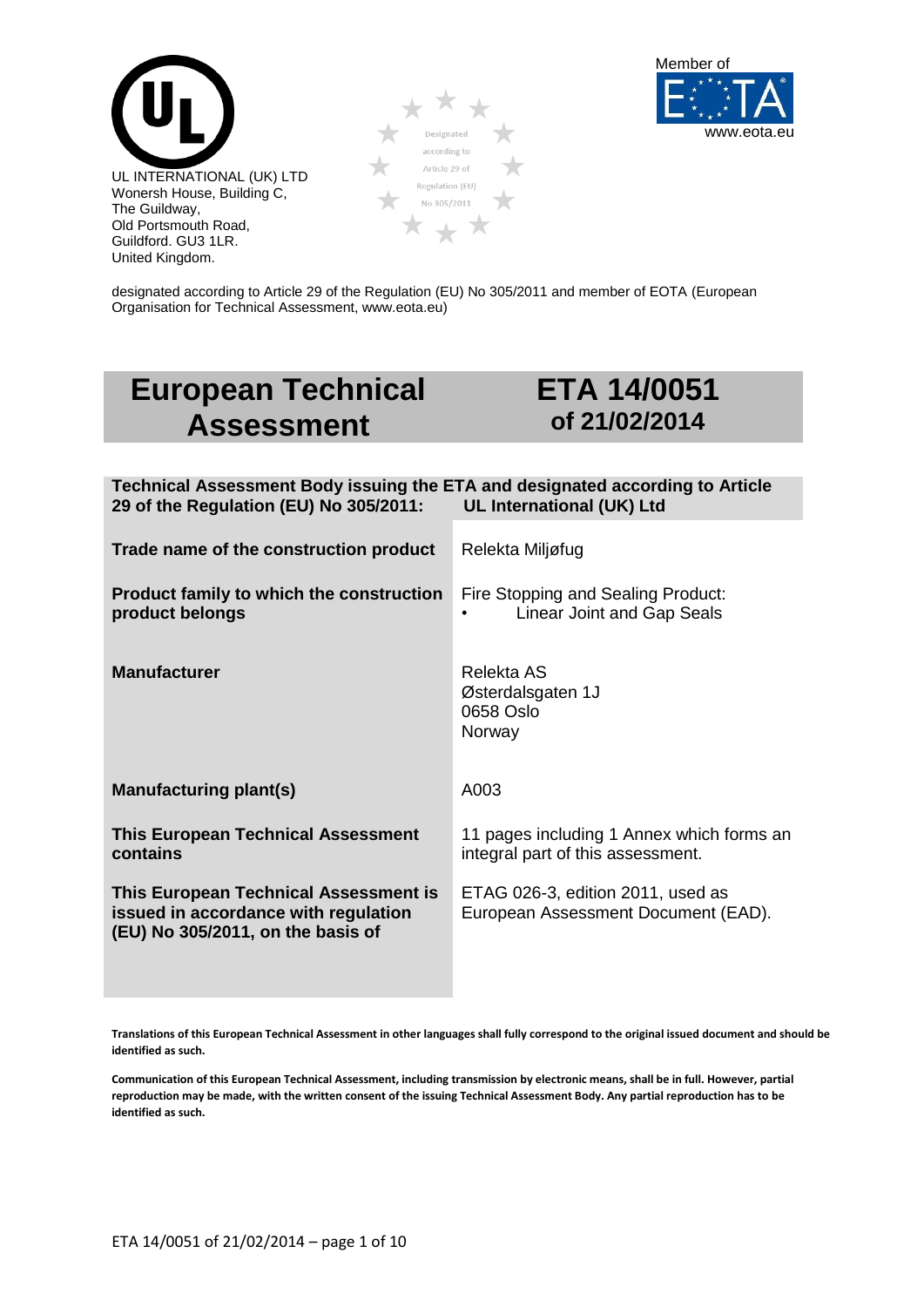#### **Table of Contents**

| ۱.             |                                                                                                                               |  |
|----------------|-------------------------------------------------------------------------------------------------------------------------------|--|
| 1              |                                                                                                                               |  |
| $\overline{2}$ | Specification of the intended uses of the product in accordance with the applicable European Assessment Document (Hereinafter |  |
| 3              |                                                                                                                               |  |
| 4              | ASSESSMENT AND VERIFICATION OF CONSTANCY OF PERFORMANCE (HEREINAFTER AVCP) SYSTEM APPLIED, WITH REFERENCE TO                  |  |
| 5              |                                                                                                                               |  |
| 6              |                                                                                                                               |  |
|                |                                                                                                                               |  |
| A.1            |                                                                                                                               |  |
| A.1.1          |                                                                                                                               |  |
| A.1.2          |                                                                                                                               |  |
| A.2            |                                                                                                                               |  |
| A.2.1          | Linear joint or gap seal, between concrete floors and between the end of concrete floors and rigid walls 11                   |  |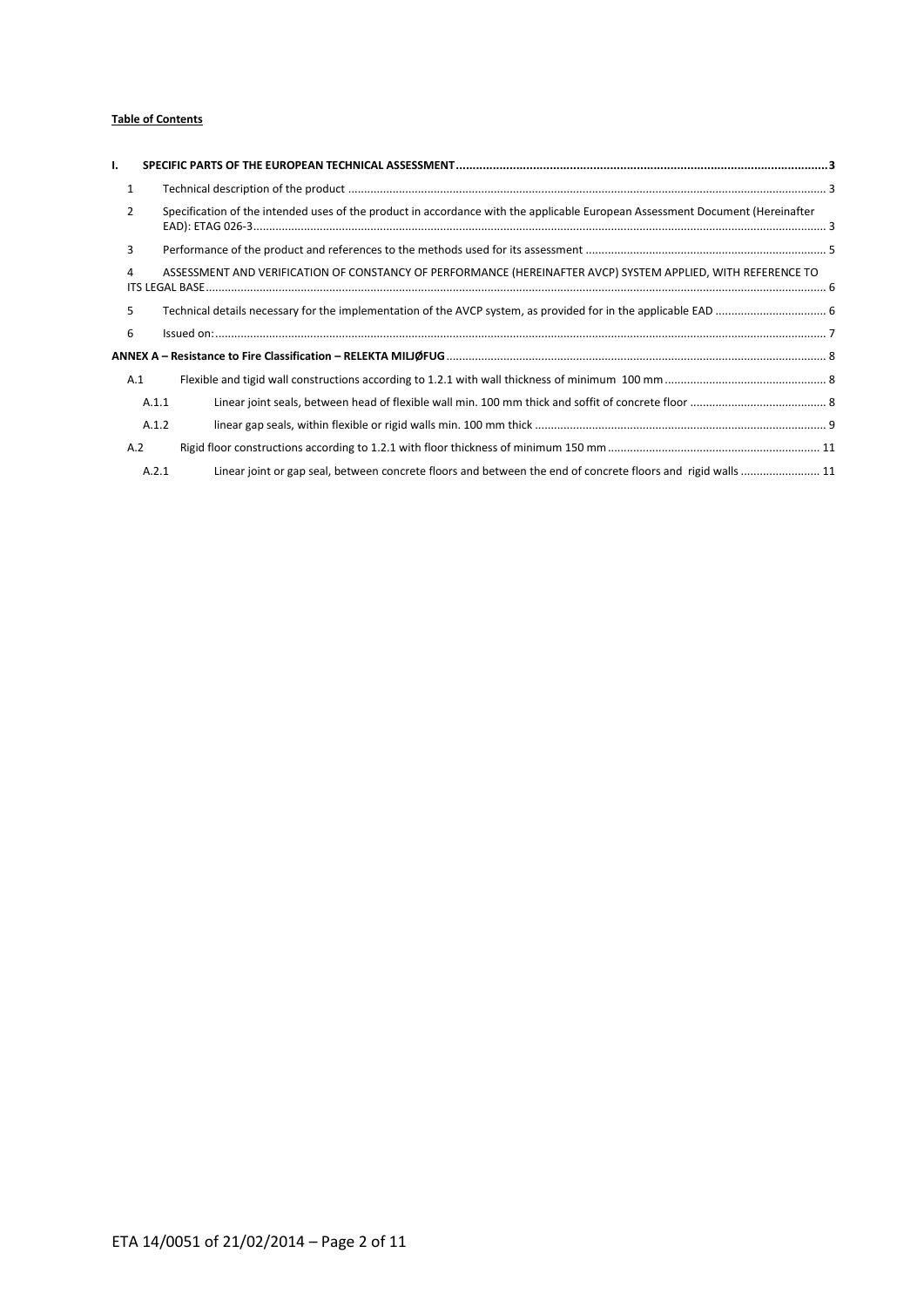#### <span id="page-2-0"></span>**I. SPECIFIC PARTS OF THE EUROPEAN TECHNICAL ASSESSMENT**

#### <span id="page-2-1"></span>**1 Technical description of the product**

- 1) Relekta Miljøfug is a sealant used to form linear gap seals where gaps are present in wall and floor constructions and linear joint seals where wall and floor constructions abut.
- 2) The Relekta Miljøfug is supplied in liquid form contained within 200 ml, 300 ml, 380 mm and 600 ml containers. The sealant is gunned into the aperture in the separating element/elements and around the service or services, to a specified depth utilising mineral fibre insulation backing material.
- 3) Relekta Miljøfug contains no carcinogenic substances or mutagenic substances, flame retardants or antimicrobiological agents.
- 4) The applicant submitted a written declaration that the product and/or constituents of the product contains no substances which have been classified as dangerous according to Directive 67/548/EEC and Regulation (EC) No. 1272/2008 and listed in the 'indicative list on dangerous substances' of the EGDS – taking into account the installation conditions of the construction product and the release scenarios resulting from there.

In addition to the specific clauses relating to dangerous substances contained in this European Technical Assessment, there may be other requirements applicable to the products falling within its scope (e.g. transposed European legislation and national laws, regulations and administrative provisions). In order to meet the provisions of the Construction Products Regulation, these requirements need also to be complied with, when and where they apply.

5) The use catagory of Relekta Miljøfug in relation BWR 4 (safety in use) is IA1, S/W3

#### <span id="page-2-2"></span>**2 Specification of the intended uses of the product in accordance with the applicable European Assessment Document (Hereinafter EAD): ETAG 026-3**

Detailed information and data is given in Annex A.

The intended use of system Relekta Miljøfug is to reinstate the fire resistance performance of gaps in and joints in and between flexible wall and rigid wall constructions, gaps in and joints between rigid floor constructions.

1) The specific elements of construction that the system Relekta Miljøfug may be used to provide a gap or joint seal in, are as follows:

| Flexible walls: | The wall must have a minimum thickness of 100 mm and comprise steel studs |
|-----------------|---------------------------------------------------------------------------|
|                 | lined on both faces with minimum 2 layers of 12.5 mm thick boards.        |
| Rigid walls:    | The wall must have a minimum thickness of 150 mm and comprise concrete,   |
|                 | aerated concrete or masonry, with a minimum density of 650 kg/m3.         |
| Rigid floors:   | The floor must have a minimum thickness of 150 mm and comprise aerated    |
|                 | concrete or concrete with a minimum density of 650 kg/m3.                 |

The supporting construction must be classified in accordance with EN 13501-2 for the required fire resistance period.

- 2) The system Relekta Miljøfug may be used to provide a linear joint or gap seal with specific supporting constructions and substrates (for details see Annex A).
- 3) The maximum permitted joint/gap width for system Relekta Miljøfug is 30 mm.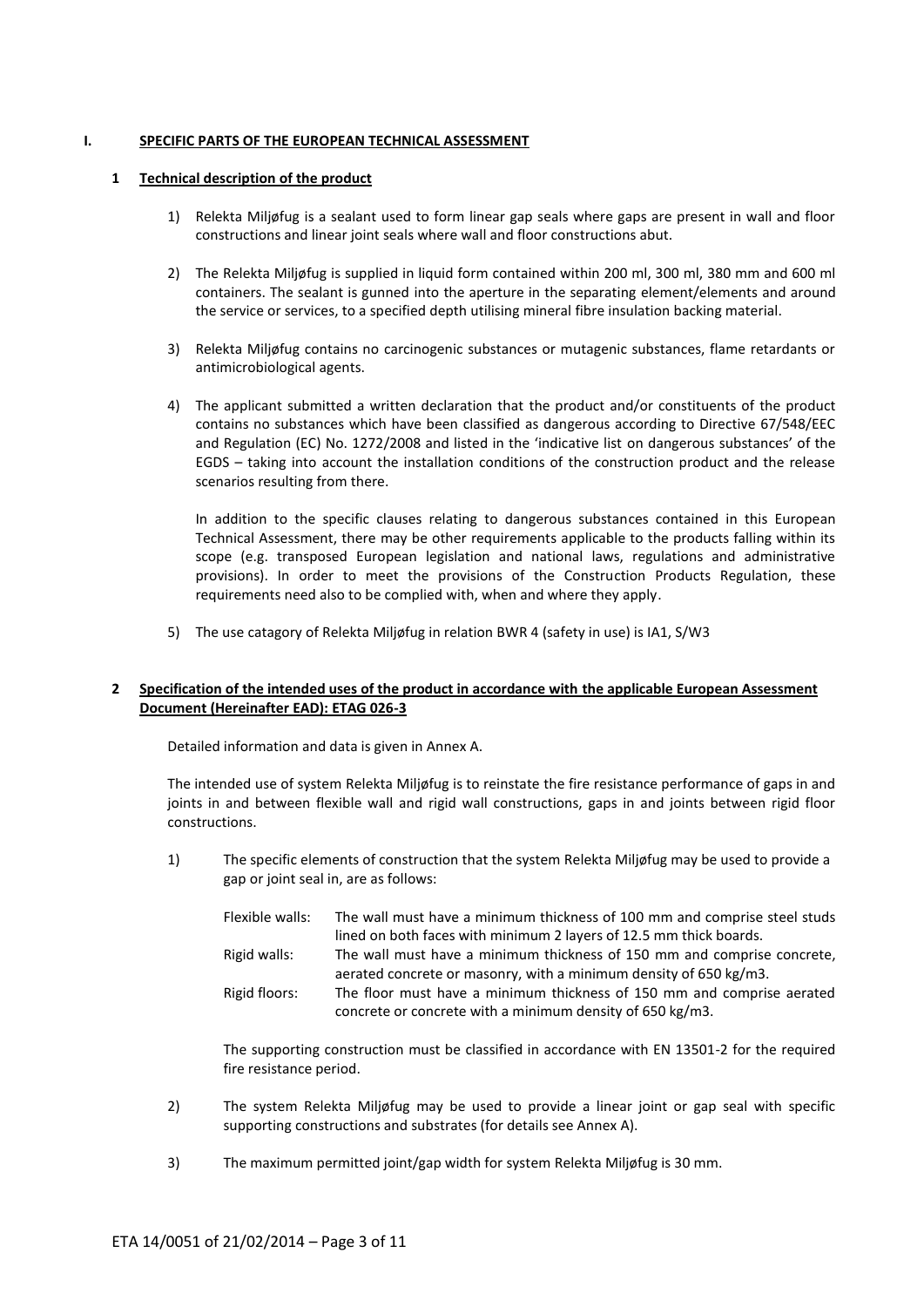- 4) The maximum movement capability of system Relekta Miljøfug when used as a linear joint or gap seal within the scope of this ETA is ≤ 7.5%
- 5) The provisions made in this European Technical Assessment are based on an assumed working life of the Relekta Miljøfug of 10 years, provided that the conditions laid down in the manufacturers' instructions and datasheet for the packaging/transport/ storage/installation/use/ repair are met. The indications given on the working life cannot be interpreted as a guarantee given by the producer, but are to be regarded only as a means for choosing the right products in relation to the expected economically reasonable working life of the works.
- 6) Type X: intended for use at conditions exposed to weathering and all lower classes.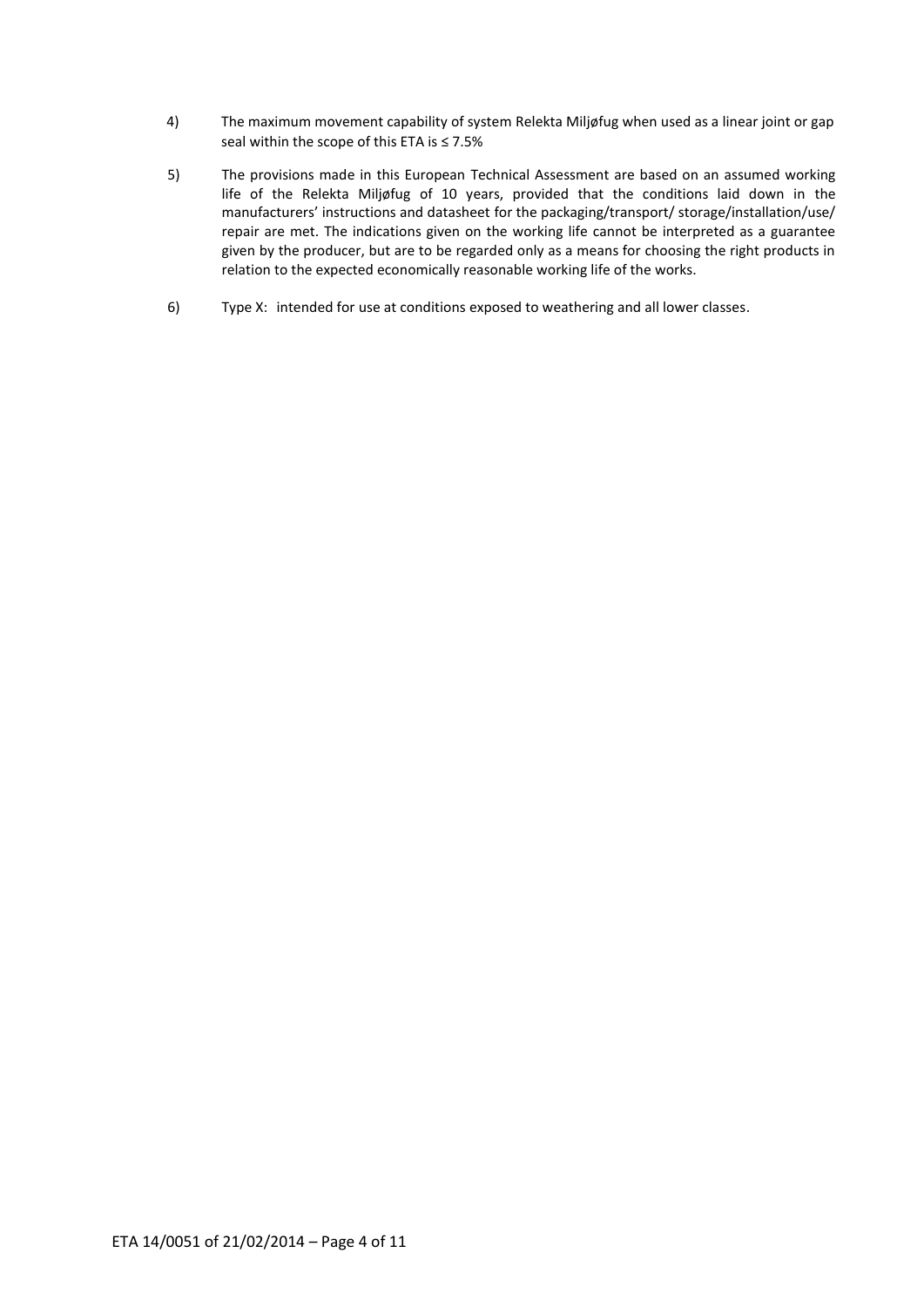| Product-type: Sealant<br>Intended use: Linear Joint & Gap Seal |                                                  |  |                             |
|----------------------------------------------------------------|--------------------------------------------------|--|-----------------------------|
| Basic requirement for<br>construction work                     | <b>Basic Requirement</b>                         |  | Performance                 |
|                                                                | <b>BWR 1 Mechanical resistance and stability</b> |  |                             |
|                                                                | None                                             |  | Not relevant                |
|                                                                | <b>BWR 2 Safety in case of fire</b>              |  |                             |
| EN 13501-1                                                     | Reaction to fire                                 |  | Class D-s2, d0              |
| EN 13501-2                                                     | Resistance to fire                               |  | Annex A                     |
|                                                                | <b>BWR 3 Hygiene, health and environment</b>     |  |                             |
| EN 1026:2000                                                   | Air permeability (material property)             |  | No performance determined   |
| ETAG 026-3, Annex C                                            | Water permeability (material property)           |  | No performance determined   |
| Declaration of manufacturer                                    | Release of dangerous substances                  |  | Declaration of manufacturer |
|                                                                | <b>BWR 4 Safety in use</b>                       |  |                             |
| EOTA TR 001:2003                                               | Mechanical resistance and stability              |  | No performance determined   |
| EOTA TR 001:2003                                               | Resistance to impact/movement                    |  | No performance determined   |
| EOTA TR 001:2003<br>ISO 11600                                  | Adhesion                                         |  | No performance determined   |
|                                                                | <b>BWR 5 Protection against noise</b>            |  |                             |
| EN 10140-2/ EN ISO 717-1                                       | Airborne sound insulation                        |  | Rw(C;Ctr)= 45 (-3;-10) dB*  |
| EN 10140-3/ EN ISO 717-2                                       | Impact sound insulation                          |  | No performance determined   |
| <b>BWR 6 Energy economy and heat retention</b>                 |                                                  |  |                             |
| EN 12664, EN 12667 or EN<br>12939                              | Thermal properties                               |  | No performance determined   |
| EN ISO 12572<br>EN 12086                                       | Water vapour permeability                        |  | No performance determined   |
| General aspects relating to fitness for use                    |                                                  |  |                             |
| ISO 8339: 2005, ISO 9046:<br>2004 & ISO 7389: 2003             | Durability and serviceability                    |  | X                           |
| <b>BWR 7 Sustainable use of natural resources</b>              |                                                  |  |                             |
|                                                                |                                                  |  | No performance determined   |

## <span id="page-4-0"></span>**3 Performance of the product and references to the methods used for its assessment**

\* At minimum 12 mm depth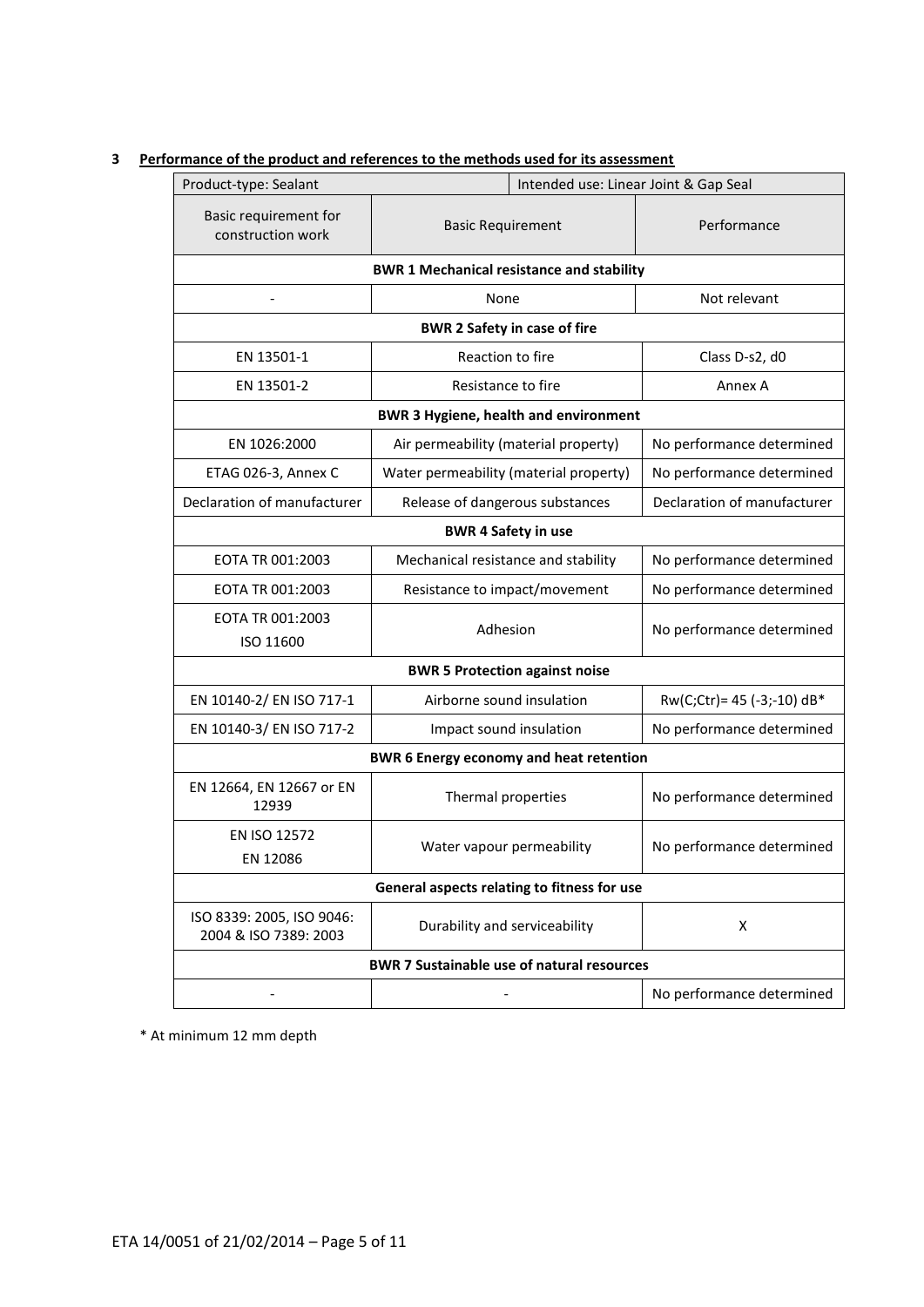## <span id="page-5-0"></span>**4 ASSESSMENT AND VERIFICATION OF CONSTANCY OF PERFORMANCE (HEREINAFTER AVCP) SYSTEM APPLIED, WITH REFERENCE TO ITS LEGAL BASE**

According to the decision 1999/454/EC – Commission Decision of date 22nd June 1999 on on the procedure for attesting the conformity of construction products pursuant to Article 20(2) of Council Directive 89/106/EEC as regards fire stopping, fire sealing and fire protective products, published in the Official Journal of the European Union (OJEU) L178/52 of 14/07/1999, see http://eur-lex.europa.eu/JOIndex.do) of the European Commission<sup>1</sup>, as amended, the system(s) of assessment and verification of constancy of performance (see Annex V to Regulation (EU) No 305/2011) given in the following table(s) applies (apply).

| Product(s)                                        | Intended use(s)                                                               | Level(s) or class(es) | System(s) |
|---------------------------------------------------|-------------------------------------------------------------------------------|-----------------------|-----------|
| Fire stopping and Fire<br><b>Sealing Products</b> | For fire<br>compartmentation<br>and/or fire protection<br>or fire performance | Any                   |           |

#### <span id="page-5-1"></span>**5 Technical details necessary for the implementation of the AVCP system, as provided for in the applicable EAD**

Tasks of the manufacturer:

#### Factory production control

The manufacturer shall exercise permanent internal control of production. All the elements, requirements and provisions adopted by the manufacturer shall be documented in a systematic manner in the form of written policies and procedures, including records of results performed. This production control system shall ensure that the product is in conformity with this European Technical Assessment.

The manufacturer may only use initial / raw / constituent materials stated in the technical documentation of this European Technical Assessment.

The factory production control shall be in accordance with the Control Plan of  $9<sup>th</sup>$  September 2013 relating to the European Technical Assessment ETA 14/0051 issued on 21/02/14 which is part of the technical documentation of this European Technical Assessment. The "Control Plan" is laid down in the context of the factory production control system operated by the manufacturer and deposited at UL International (UK) Ltd.

The results of factory production control shall be recorded and evaluated in accordance with the provisions of the Control Plan.

**.** 

<sup>&</sup>lt;sup>1</sup> Official Journal of the European Communities L178/52 of 14/7/1999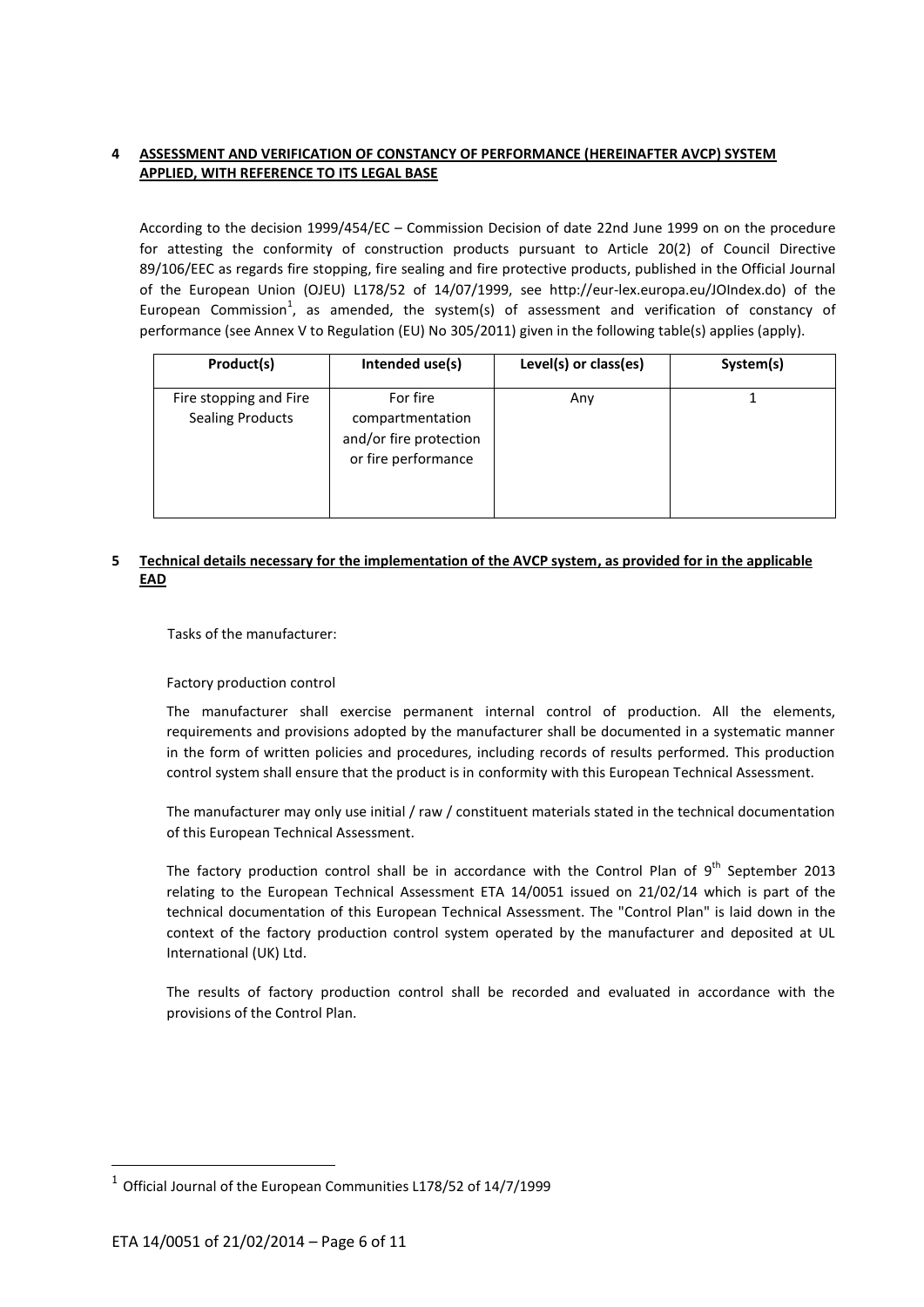#### Other tasks of the manufacturer

Additional information

The manufacturer shall provide a technical data sheet and an installation instruction with the following minimum information:

- (a) Technical data sheet:
	- Field of application:
	- Building elements for which the linear joint seal is suitable, type and properties of the building elements like minimum thickness, density, and - in case of lightweight constructions – the construction requirements.
	- Limits in size, minimum thickness etc. of the joint seal
	- Construction of the linear joint seal including the necessary components and additional products (e.g. backfilling material) with clear indication whether they are generic or specific.
- (b) Installation instruction:
	- Steps to be followed
	- Procedure in case of retrofitting
	- Stipulations on maintenance, repair and replacement

<span id="page-6-0"></span>**6 Issued on:**

**21 st February 2014**

 $\mathscr{P}$ le

C. Johnson C. W. Miles

**For and on behalf of UL International (UK) Ltd**.

Report by:  $\blacksquare$ 

Staff Engineer Business Manager – Europe & Latin America Built Environment Sector Built Environment Sector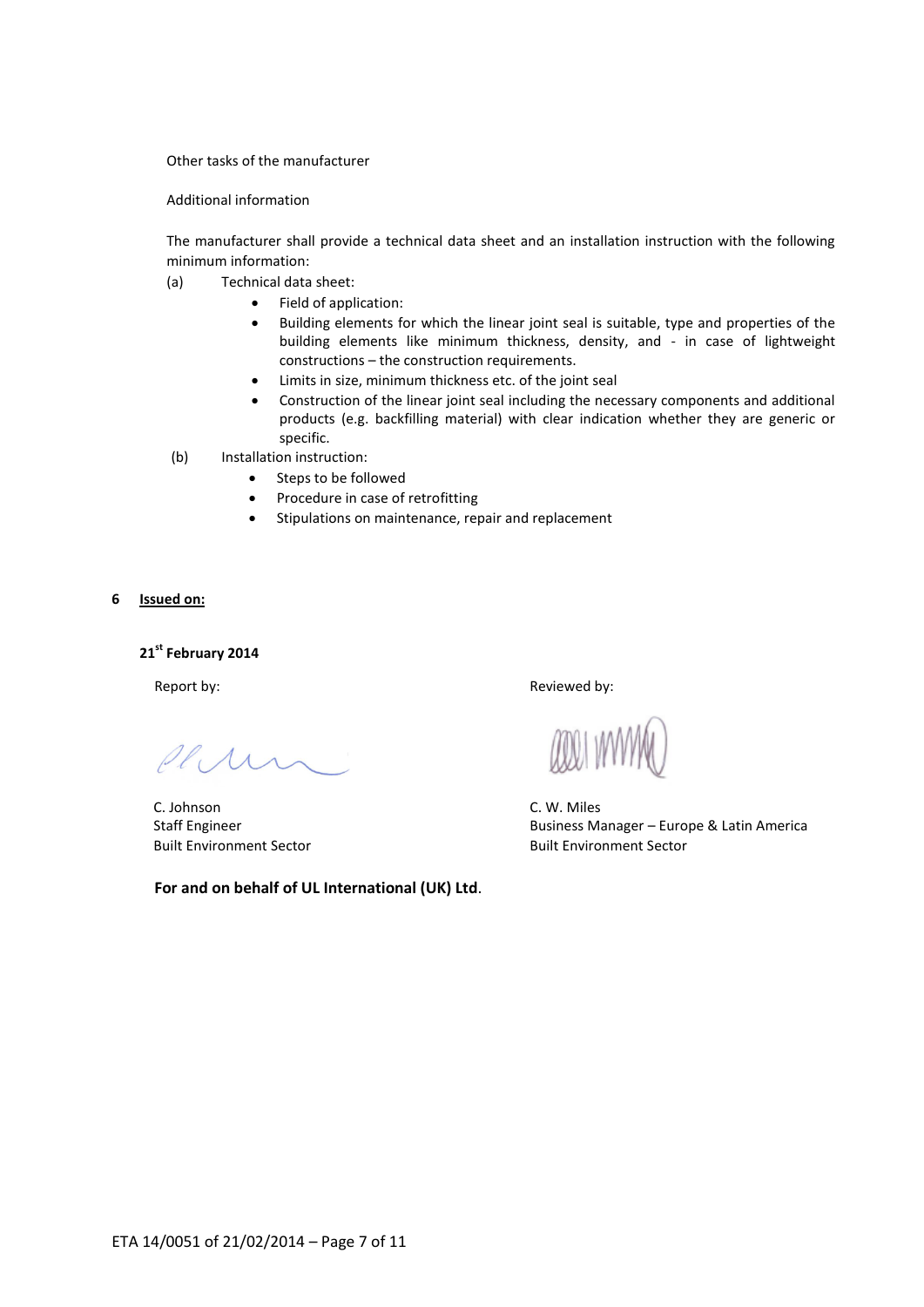## <span id="page-7-0"></span>**ANNEX A – Resistance to Fire Classification – Relekta Miljøfug**

- <span id="page-7-1"></span>**A.1 Flexible and rigid wall constructions according to 1.2.1 with wall thickness of minimum 100 mm**
- <span id="page-7-2"></span>**A.1.1 Linear joint seals, between head of flexible wall min. 100 mm thick and soffit of concrete floor**



## **A.1.1.1**

| <b>Substrate</b>         | <b>Depth</b><br>(mm) | <b>Backing</b>                                                                             | <b>Classification</b>       |
|--------------------------|----------------------|--------------------------------------------------------------------------------------------|-----------------------------|
| Plasterboard<br>concrete | 12.5 min.            | 12.5 mm Rockwool<br>Flexi 35 kg/m <sup>3</sup> plus 50<br>mm steel partition<br>head track | EI $120 - T - X - F - W$ 30 |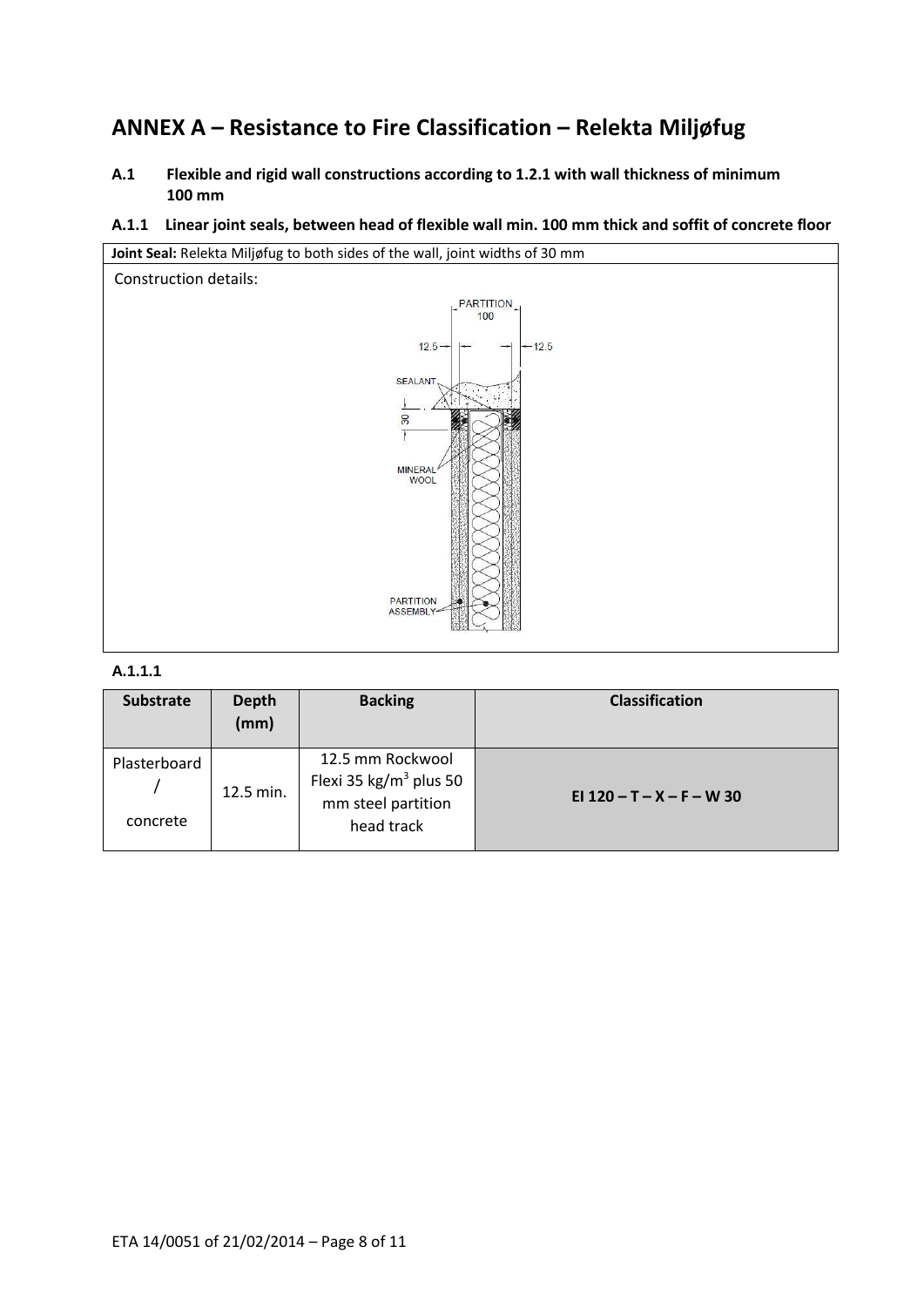

## <span id="page-8-0"></span>**A.1.2 linear gap seals, within flexible walls up to 3m high or rigid walls min. 100 mm thick**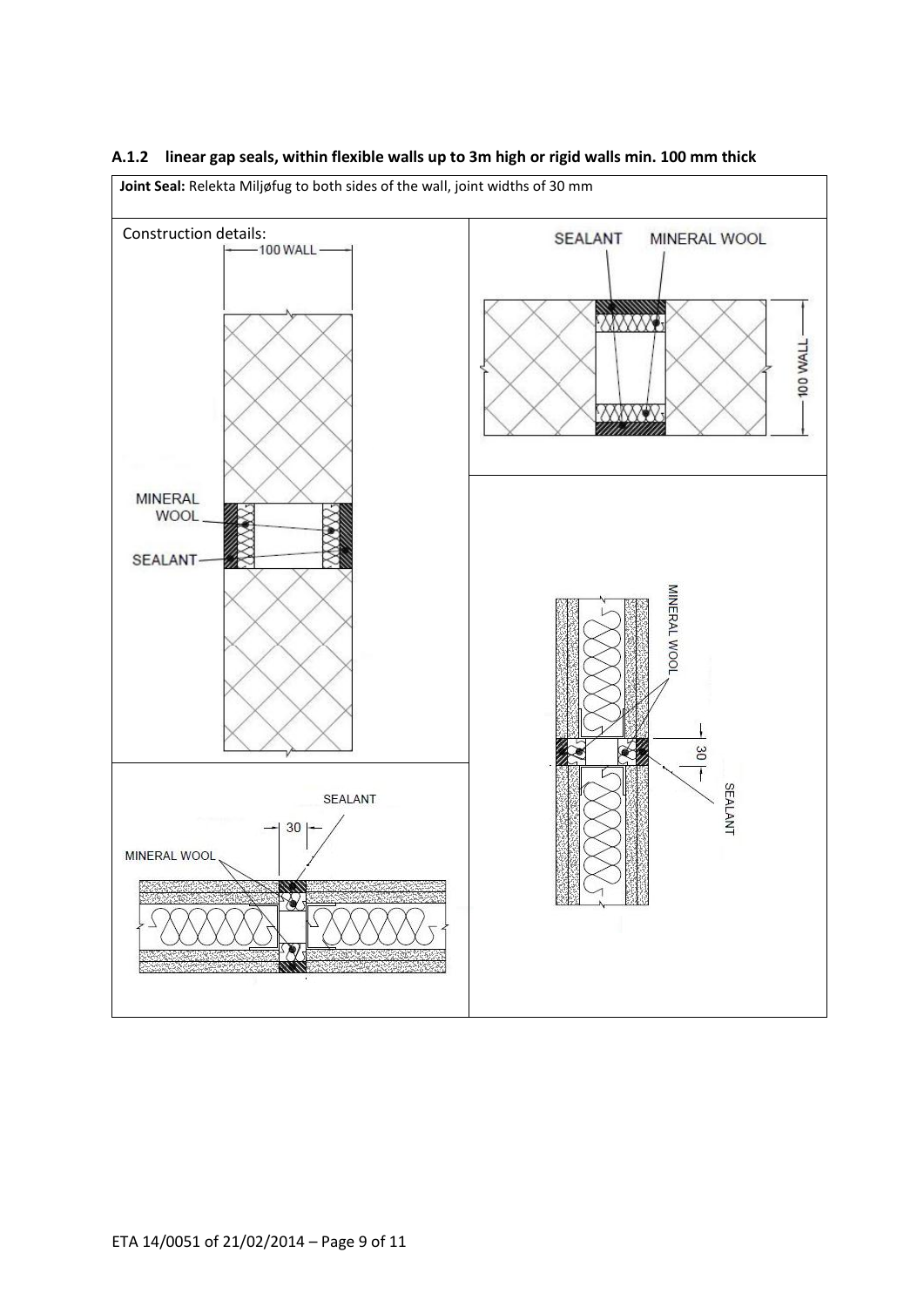## **A.1.2.1**

<span id="page-9-0"></span>

| <b>Substrate</b>          | <b>Depth</b><br>(mm) | <b>Backing</b>                        | <b>Classification</b>                                      |
|---------------------------|----------------------|---------------------------------------|------------------------------------------------------------|
| Plasterboard<br>/masonry/ | 12.5 min.            | 12.5 mm Rockwool<br>Flexi 35 kg/ $m3$ | EI $120 - T - X - F - W$ 30<br>EI $120 - V - X - F - W$ 30 |
| concrete                  |                      |                                       |                                                            |